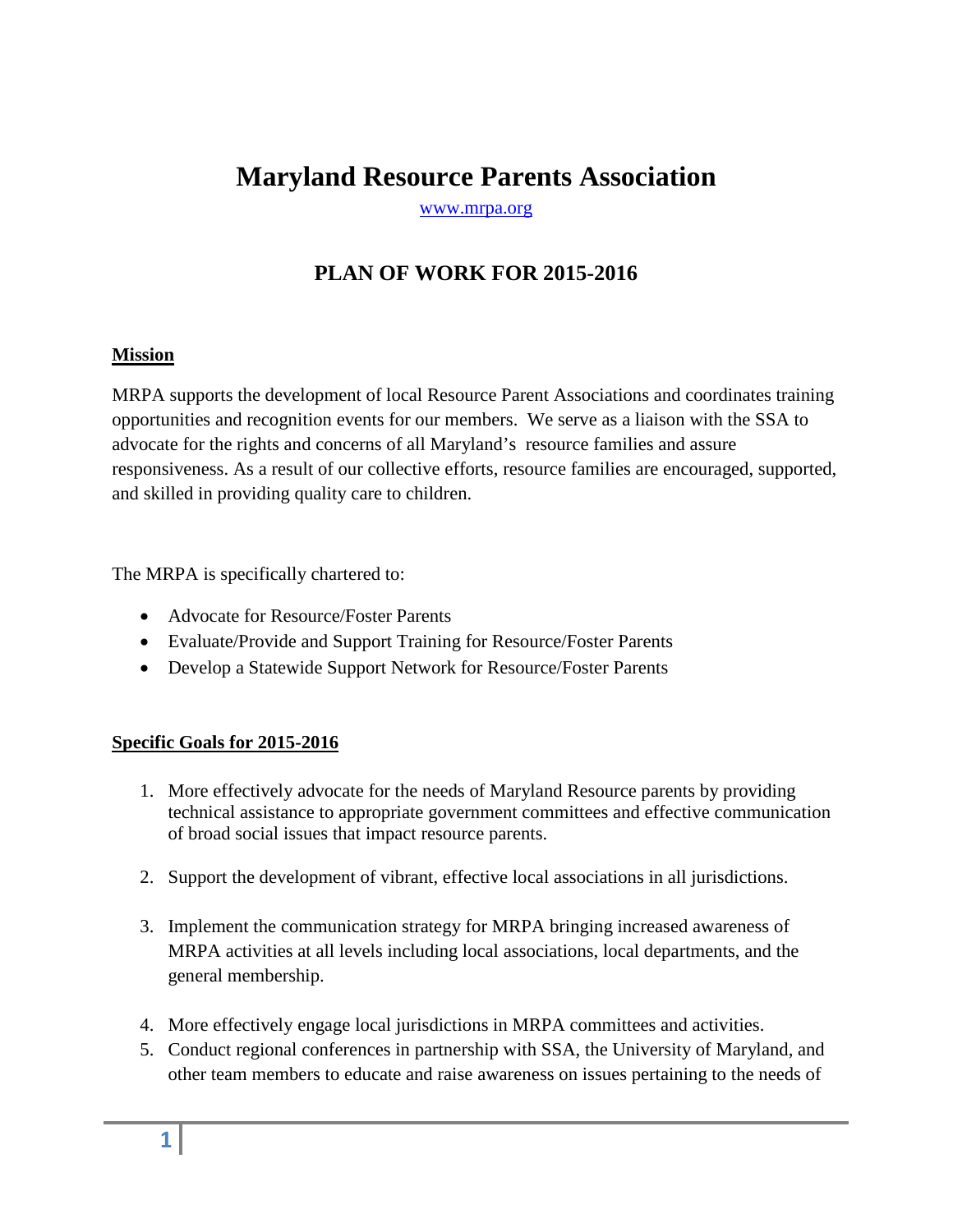Maryland's at-risk children. The MRPA will provide training upon request to local associations and/or local DSS's

6. Promote awareness of the unique educational issues and challenges that face Maryland's at-risk children of school age.

## **Teaming Relationships**

 The MRPA will actively seek to work collaboratively with all local Department of Social Services to strengthen the mutually shared responsibility and partnerships needed to provide for the safety, permanency and wellbeing of Maryland's most at risk children from birth to 21 years old. MRPA key stakeholders include resource parents, foster teens and the community. The MRPA will seek technical support from social workers, medical professions, the business community, DHR/SSA staff, teachers, the Maryland Department of Education, the Maryland Resource Parent PTA, local department administration and staff, National PTA and the National Foster Parent Association. The Maryland Resource Parent Association will encourage all resource parents and providers to consider themselves effective partners with the Social Service Administration as we provide care to achieve the best possible outcome for our children.

## **Basic Operations**

 In order to operate more effectively and to provide broad support across all MRPA activities, the Association shall provide the following:

- Accounting and bookkeeping activities conducted by a licensed professional.
- Maintain teleconferencing and web-conferencing capability to reduce travel expenses and provide increased opportunities for geographically dispersed membership to participate in MRPA meetings and committees.
- Maintain a web presence via a website and social networking tools that are effective in 1) representing MRPA to the public; and 2) communicating MRPA activities internally to members and committees.
- Procure and distribute lockboxes for resource parents' use in securing medicines so they are not accessible to children in foster care, and provide training in Medicine precautions.
- Provide insurance as required for MRPA activities.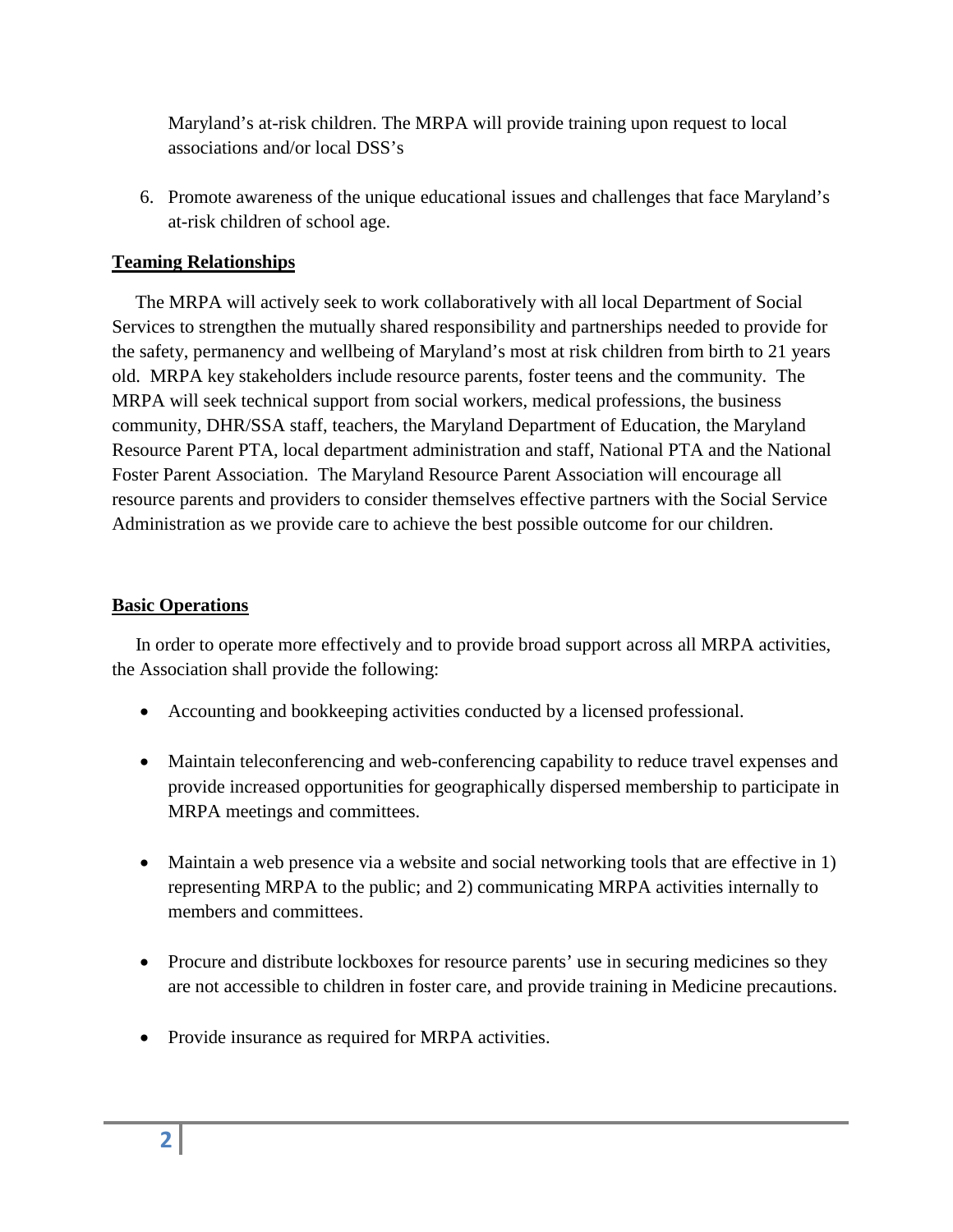- Make available a toll-free telephone number to provide general information to resource parents, including public foster parents. This number will be publicized on MRPA's website and on brochures.
- Purchase of supplies, equipment, and software required for basic operations
- Travel funding for MRPA officers to support basic operations.
- Provide the grant monitor a quarterly report of the progress of the Plan of Work and utilization of the grant funds. Two of these meetings will be conducted by telephone conference and two will be in person at the DHR offices.

In support of Goal #2 *"Support the development of vibrant, effective local associations in all jurisdictions"* For the sake of efficiency, MRPA may structure some of those activities in basic operations to be able to provide that support. For example, MRPA may expand its web presence to include a web presence for local affiliates as opposed to providing funding for local associations to develop their own web sites.

# **2015-2016 Initiatives and Activities**

In addition to basic operating expenses, the MRPA shall fund and support the following activities that are aligned to current-year and long-term organizational goals, as follows:

Goal 1: More effectively advocate for the needs of Maryland resource parents by providing technical assistance to appropriate government committees and effective communication of broad social issues that impact resource parents.

Initiatives:

• MRPA will participate with the Department of Human Resources in the development of policies that support recent (2012) proposed changes to the Code of Maryland Regulations (COMAR). MRPA will seek to advocate that policies ensure that resource parents are informed and treated with respect when a decision to close a resource home due to lack of placements or lack of need are being considered.

Goal 2: *Support the development of vibrant, effective local associations in all jurisdictions.*

Initiatives: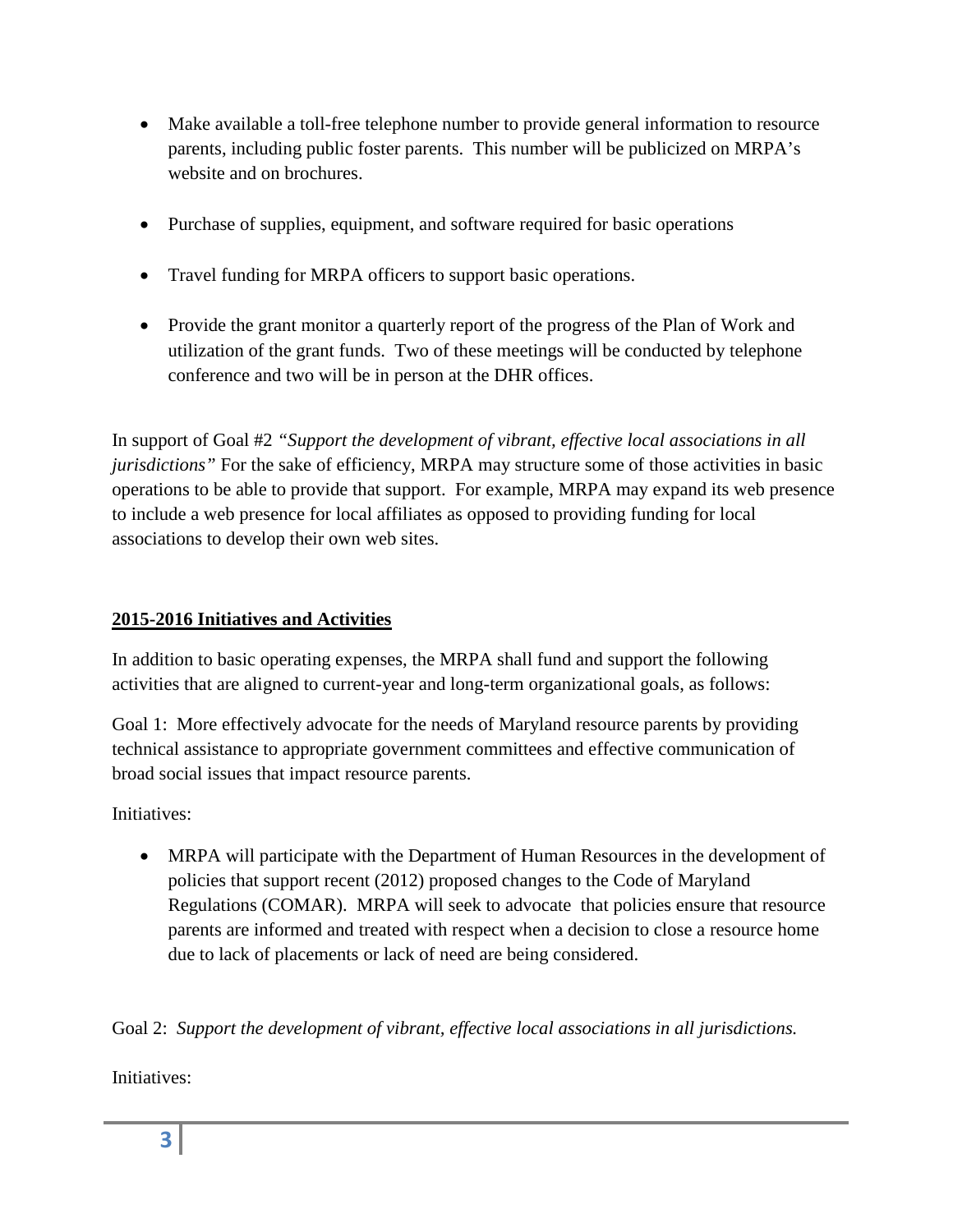- MRPA will seek to assist all local associations to receive individual 501 $\mathcal{O}(3)$  exemption, unless those associations have already undertaken a 501 ©(3) determination.
- MRPA will provide basic services to facilitate operations to those local associations whose goals and activities are closely aligned to those of MRPA. That support is to include: development and hosting of websites for local affiliated, providing accounting packages to include consults with the MRPA accountant for local associates, provide telecommunication and /or web conferencing services to promote more effective meetings for local associations, and provide targeted training for local association officers and board members.
- MRPA will consult with local association and target need areas as they arise. MRPA will develop a "Jurisdictional Notebook" with all required filings and deadlines. A digital copy will be maintained by MRPA.

Goal 3: *Implement an effective communications strategy for MRPA to increase awareness of MRPA activities at all levels including local associations, local departments, and the general membership.*

Initiatives:

- MRPA will implement a long-term Strategic Thinking Process
- MRPA will continue a comprehensive communications strategy that supports the strategic thinking and budget guidelines and is aligned with current year goals and objectives.
- Aligned with the communications strategy, MRPA will continue to improve its webpresence to include tools to manage and communicate more effectively with its members and local affiliates. An E-Newsletter will be published quarterly
- MRPA will collaborate with the SSA to organize and plan an annual State wide Resource Parent recognition even in May of 2016. MRPA will establish a committee and receive SSA guidance as it manages the detailed coordination of the event.

Goal 4: *More effectively engage local jurisdictions in MRPA committees and activities.*

Initiatives:

- To promote inclusion, share information, communicate and provide training upon request. Members of the MRPA will visit local Resource Parent Associations as well as nonmember resource parents and local DSSs.
- MRPA will plan initiatives to incentivize increased participation in MRPA activities.

Goal 5: *Conduct regional conferences in partnership with SSA, the University of Maryland, and other team members to educate and raise awareness on issues pertaining to the needs of Maryland's at-risk children.*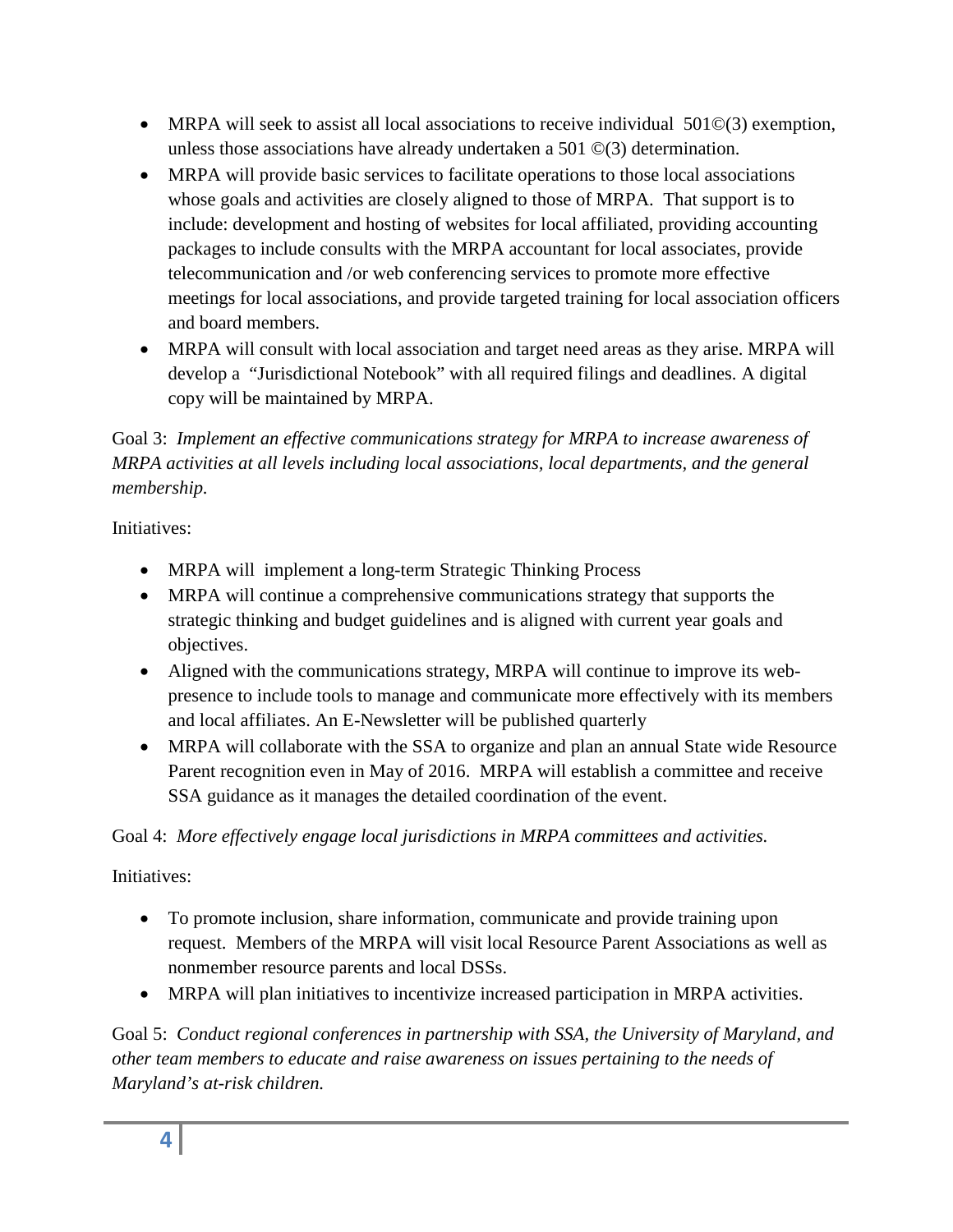- The MRPA will sponsor two regional conferences with the planning assistance from the local DSS, the local Foster Parent Association and DHR/SSA. The MRPA will work with local associations, local departments, and DHR to focus these conferences on issues/areas that are of most concern and benefit for resource families. (Hagerstown Community College in October 2015, Wye Mills 2016)
- The MRPA will develop a working relationship with all of the local DSSs and encourage their support for regional conferences.

Goal 6: *Promote awareness of the unique educational issues and challenges that face Maryland's at-risk children of school age*.

## Initiatives:

- The MRPA will seek invitations to attend both the State and the Local Teen Advisory Councils to make presentations and seek their input concerning teen support and provide feedback from foster parents concerning their expectations.
- The MRPA will support DHR/SSA in all of its efforts to address the issues relating to teen care and teen transitioning. The association will use an inclusive team approach that will bring together a diverse array of human resources to support new and creative SSA initiatives. The MRPA will seek to be included in some of the internal planning efforts to support our teens.
- The MRPA will provide training upon request of local resource parents and local Departments of Social Services

## **Special Projects**

 The MRPA will conduct two special projects during the year specifically aimed at promoting awareness among the membership of MRPA and foster/adoptive issues. One of the projects will be identified by the Board, in close collaboration with SSA and the SSA grant monitor. The other projects will be to purchase and distribute medicine lock boxes for resource parents. ( Adoption Event in November and End of Summer Bash at Cascade Lake in August)

## **Monthly Monitor Reports**

 The MRPA financial officer and Executive board member shall submit to the SSA monitor a quarterly income and expense report to review the spending activities and to also review the progress of the implementation of the 2015-2016 Plan of Work. The monitor shall receive the